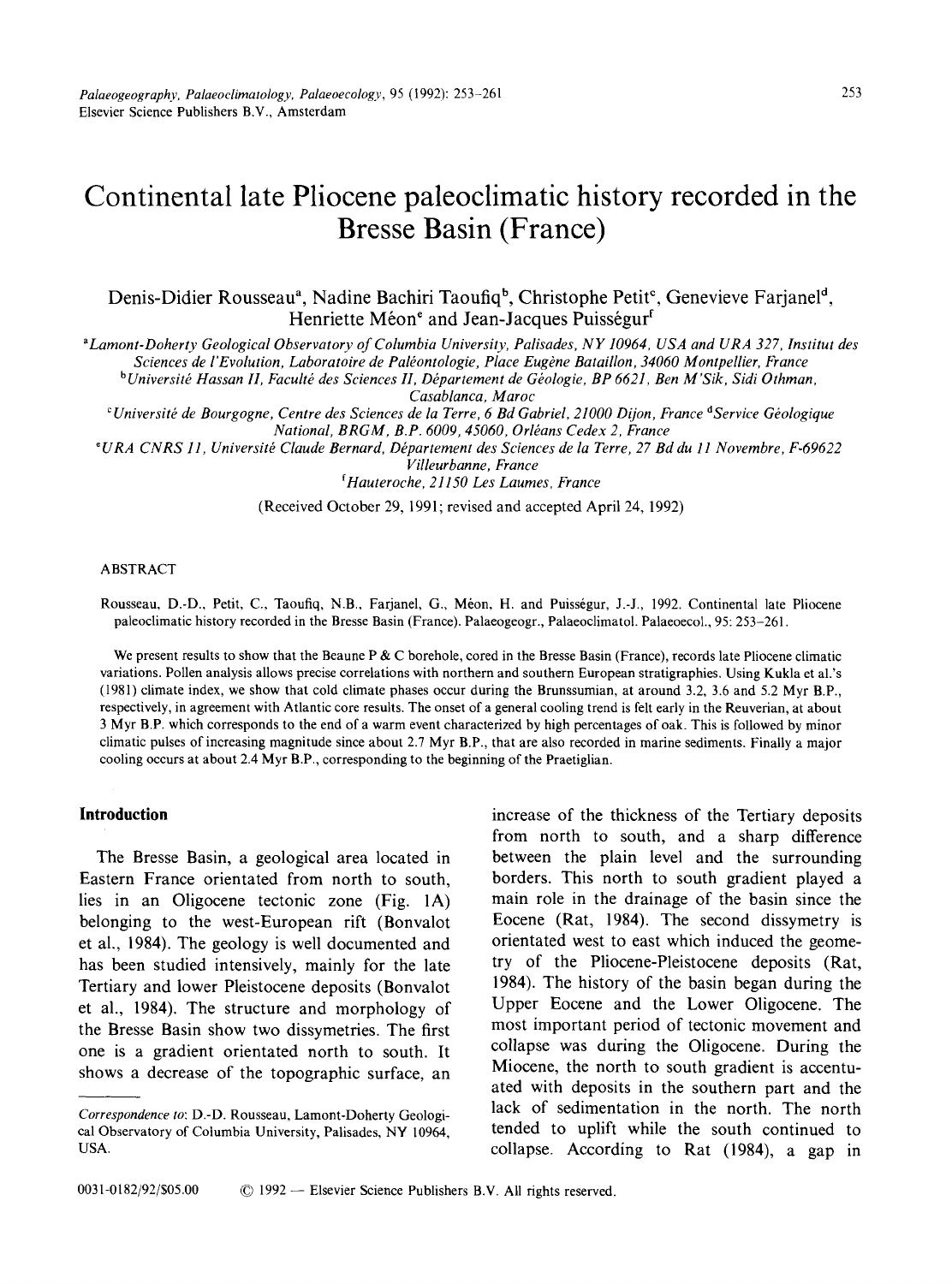

Fig. 1. A. Core location in Bresse Basin within the West-European rift.  $l =$  tectonic rift;  $2 =$  transform zone;  $3 =$  transform direction;  $4$  = outcrop areas of Hercynian substratum (after Rat, 1984, modified).

B. Lithology of P & C core:  $a =$  calcareous;  $b =$  organic;  $c =$  shaly;  $d =$  silty;  $e =$  conglomeratic sediment (after Clair and Puisségur, *in:* Bachiri Taoufiq, 1988, modified).

sedimentation occurred between the late Miocene and the late Pliocene due to the Jura mountain folding in the east associated with the emergence of the basin. Post-folding sedimentation should have started again during the late Pliocene and continued during the Pleistocene.

Numerous cores containing Pliocene-Pleistocene sediments were taken in the entire basin and have been studied for sedimentoiogy, geomorphology, palynology and palaeontology (Bonvalot et al., 1984). High-resolution biostratigraphical investigations of rodent, mollusc and pollen remains permit the development of a chronological sequence (Chaline, 1984; Puisségur, 1984; Farjanel, 1984, 1985). Good correlations based mainly on pollen and rodent assemblages (Chaline and Farjanel, 1990), are made with the North-European (Zagwijn, 1975) and Mediterranean (Combourieu-Nebout, 1987; Suc, 1982, 1984) chronologies that may have global significance.

#### The Beaune Pont-et-Chaussées (P & C) Record

Here we focus on the climatic signal provided by pollen analysis of the Beaune  $P \& C$  borehole  $(47°2'$  N and  $4°53'$  E) (Fig. 1B), which is climatically the most significant because he provides detailed record of Reuverian and Praetiglian phases. Moreover, sedimentological, molluscan and pollen analyses were performed on this core. The sediments, consisting of alternating fluviatile sands and gravels, silt, shale, peat and calcareous deposits, allow us to define the geodynamical framework of the basin in the Beaune area (Petit, 1988). Two mega-sequences have been defined which correspond to two different sedimentological dynamics. The lower one is mainly marked by calcareous and shaly deposits, the upper by detritical fluviatile ones (Fig. 1B). Fourteen sporopollenic assemblages were recognized (Bachiri Taoufiq, 1988; Méon et al., 1989) which gathered together into four main pollen zones according to the occurrence of dominant elements in the microflora (Fig. 2).

The first pollen zone BI is characterized by variations in the percentages of trees, mainly those of Abietaceae, *Pinus.* The rest of the arboreal strata comprises *Engelhardtia, Myrica, Carya,* Palmae, Taxodiaceae, Cupressaceae, and *Platycarya.*  Herbaceous angiosperms mainly are Amaranthac-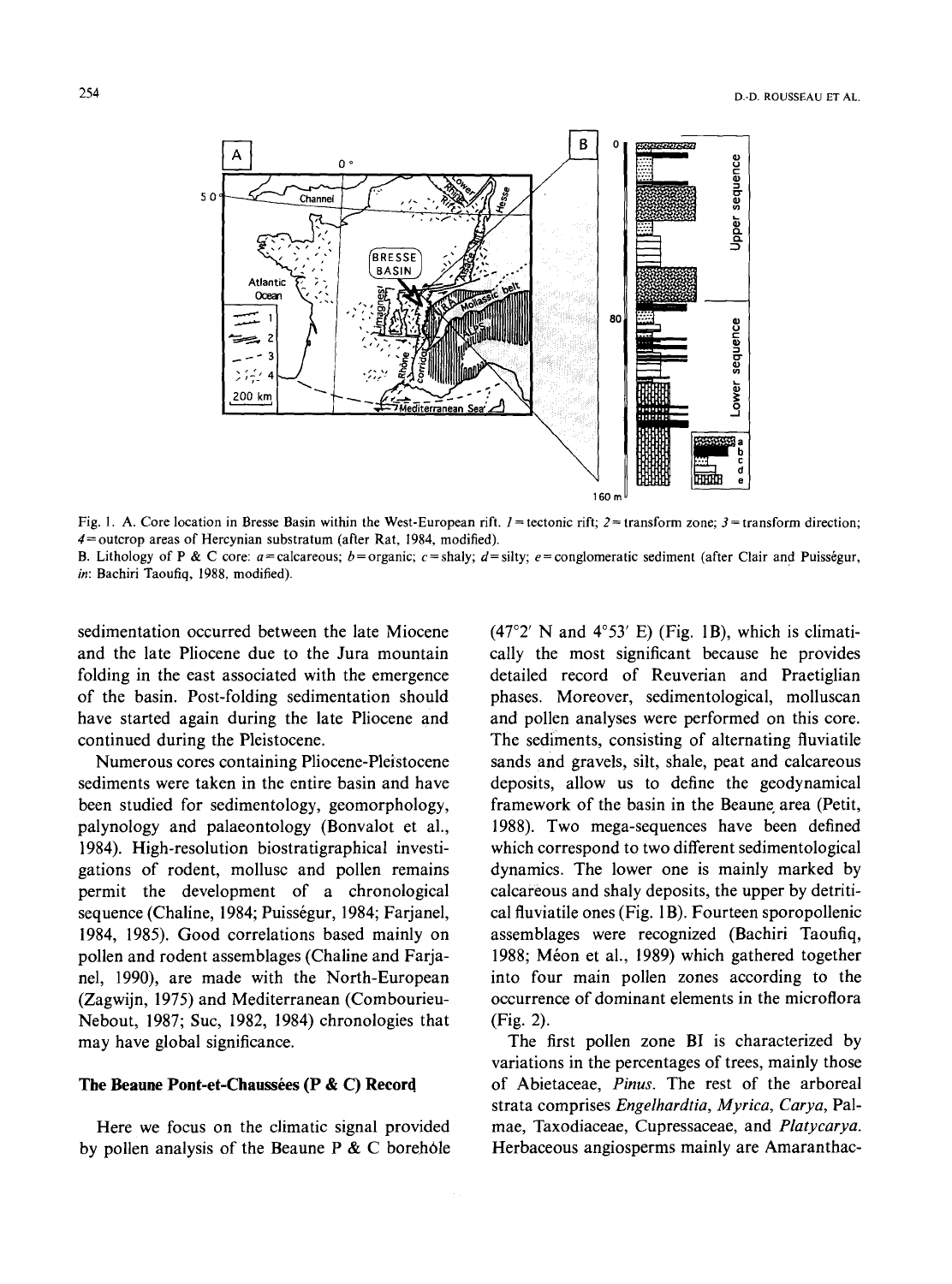

Fig. 2. Synthetic diagram of the Beaune P&C core.  $a = Taxodi$ aceae, Taxodiaceae-Cupressaceae, *Engelhardtia, Platycarya, Myrica,* Myrtaceae; *b=Carvy, Pterocarya, Quercus, Fagus, Carpinus, UImus, Alnus, Acer, Tsuga ...; c = Pinus,* cf. *Cathaya,*  cf. *Cedrus,...* Abietaceae; d=Taxa without precise ecological significance (Rosaceae, Plantaginaceae, Labiatae,...);  $e =$ aquatic plants, Cyperaceae, Gramineae, Compositae, Amaranthaceae-Chenopodiaceae, Caryophyllaceae, *Ephedra; f= Artemisia.* (after Bachiri Taoufiq, 1988, modified) The dashed zones correspond to barren sediments.

Four pollen zones are recognized noted B], BII, BIll, and BIV. The indexes *a-d* correspond to the different primarily determined sproropollenic assemblages (total of fourteen) in the core.

eae-Chenopodiaceae. Four assemblages are defined (Fig. 2).

BIa, dominance of Amaranthaceae-Chenopodiaceae.

**--** Bib, dominance of arboreal pollen,

**--** BIc, dominance of Abietaceae and decrease of *Engelhardtia,* and other trees except Salicaceae and U/mus.

- BId, development of Taxodiaceae-Cupressaceae, *Myrica,* cf. *Olea.* 

In the BI zone, the occurrence of thermophilous or mesophilous taxa indicates a warm climate in agreement with the associated molluscs (Méon et al., 1989).

The second zone, BII, shows the disappearance of *Engelhardtia, Platycarya* and Myrtaceae. The spectra indicate high percentages of Abietaceae (mainly *Pinus),* Quercus, *Ulmus, Fagus, Alnus, Carya* and *Pterocarya*. Three assemblages are defined (Fig. 2).

-- BIla, disappearance of *Engelhardtia,* but no reappearance of *Quercus.* 

-- BIIb, appearance of *Fagus,* re-appearance of *Quercus, Carpinus, Betula* and *Pterocarya,* present in BIa. Deciduous trees are abundant and diverse. -- BIlc, large increase of *Alnus* and *Salix,* decrease of Abietaceae. *Fagus* disappears, as do *Carya* and Pterocarva.

In the BII zone, the climate is interpreted as being cooler than in the previous BI zone as indicated by the disappearance of the most thermophilous taxa.

The third zone, BIII, shows a clear increase in herbs, Gramineae, Cyperaceae, and *Artemisia.*  Deciduous trees become rare. Three assemblages are defined (Fig. 2).

**--** BIIIa, herbaceous dominant with Gramineae and Cyperaceae

 $-$  BIIIb, herbaceous pollen are abundant but they are not always dominant.

-- BIIIc, high percentages of *Artemisia* in the lower part.

In the BIII zone, the climate is interpreted to becoming progressively colder and drier.

The fourth zone, BIV, shows a progressive increase in arboreal pollen. Four assemblages are defined (Fig. 2).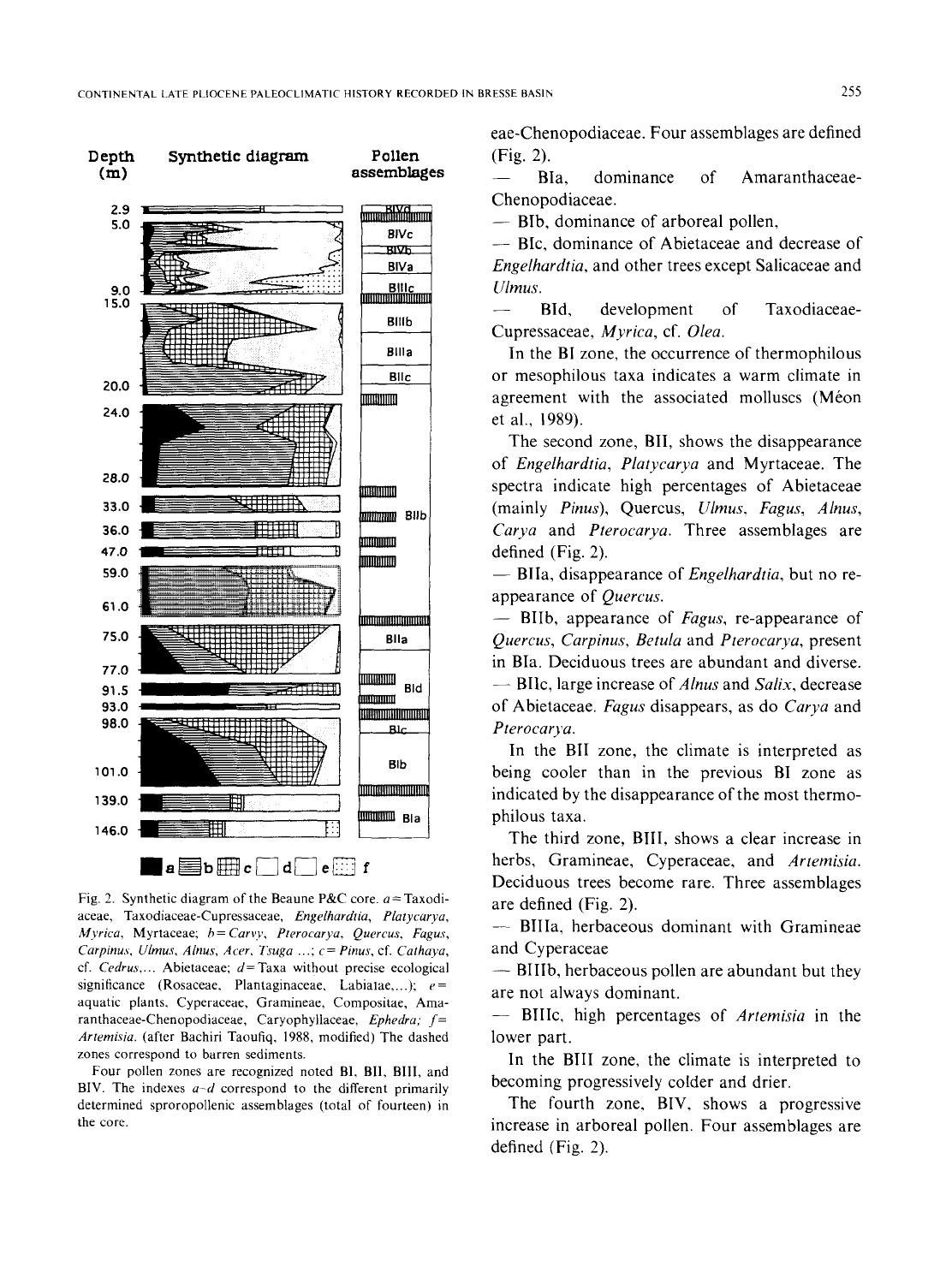**--** BIVa, herbs still dominate but *Artemisia*  decreases.

-- BIVb, large increase of *Alnus* and *Artemisia*  disappears.

**--** BIVc, spectra quite similar to that of BIVa.

**--** BIVd, low percentages of Abietaceae, absence of Taxodiaceae, *Alnus, Carya.* Trees are only represented by *Carpinus, Corylus, Quercus* and *Myrica*  which re-appears.

This sequence of palynological change is in agreement with that already defined by Farjanel  $(1985)$  and Jan du Chêne  $(1974)$  in the Bresse Basin, and by Zagwijn (1975) and Suc (1982, 1984) in northern and southern Europe, respectively. Molluscs assemblages in assemblages BIIIa and BIIIc to BIVd also indicate cool environments, in agreement with the pollen sequence (Méon et al., 1989). The dynamics in the succession of the assemblages appears to be complete, in particular in the upper part, so that correlations can be made with northern and southern reference stratigraphies (Bachiri Taoufig, 1988; Méon et al., 1989). The sequence spans the time from the Brunssumian to Tiglian periods in agreement with the Zagwijn (1975) and Suc (1982, 1984) stratigraphies and will compensate the absence of palaeomagnetic record in this core. Consequently, zone BI is equivalent to the Brunssumian, BII Reuverian, BIII a and b Upper Reuverian, BIIIc lower Praetiglian, and BIV upper Pratiglian and lower Tiglian (Fig. 3).

# **Climate index**

In evaluating climatic history from pollen data for periods when megamesothermic taxa are present, the use of transfer functions is not possible. Therefore we use the climatic derived index *(CI)*  proposed by Kukla et al. (1981) to which these authors attribute a global significance.

Its calculation is simple because it includes few but nevertheless climatically significant data. Climatic cycles can be determined like the succession of interglacial to glacial periods. The former, i.e. warm and moist climatic phases, allowed arboreal vegetation to completely develop. During these phases, *Quercus (Q)* is one of the most significant trees. For the early Pliocene in the diagram, *Engelhardtia (E)* could be considered to have



Fig. 3. Variations in herb pollen percentages against depth (in m) according to sporopollenic assemblages in European pollen stratigraphy. Location of rodent remains in the core. The different symbols correspond to the initial pollen groups determined by Bachiri Taoufiq (1988).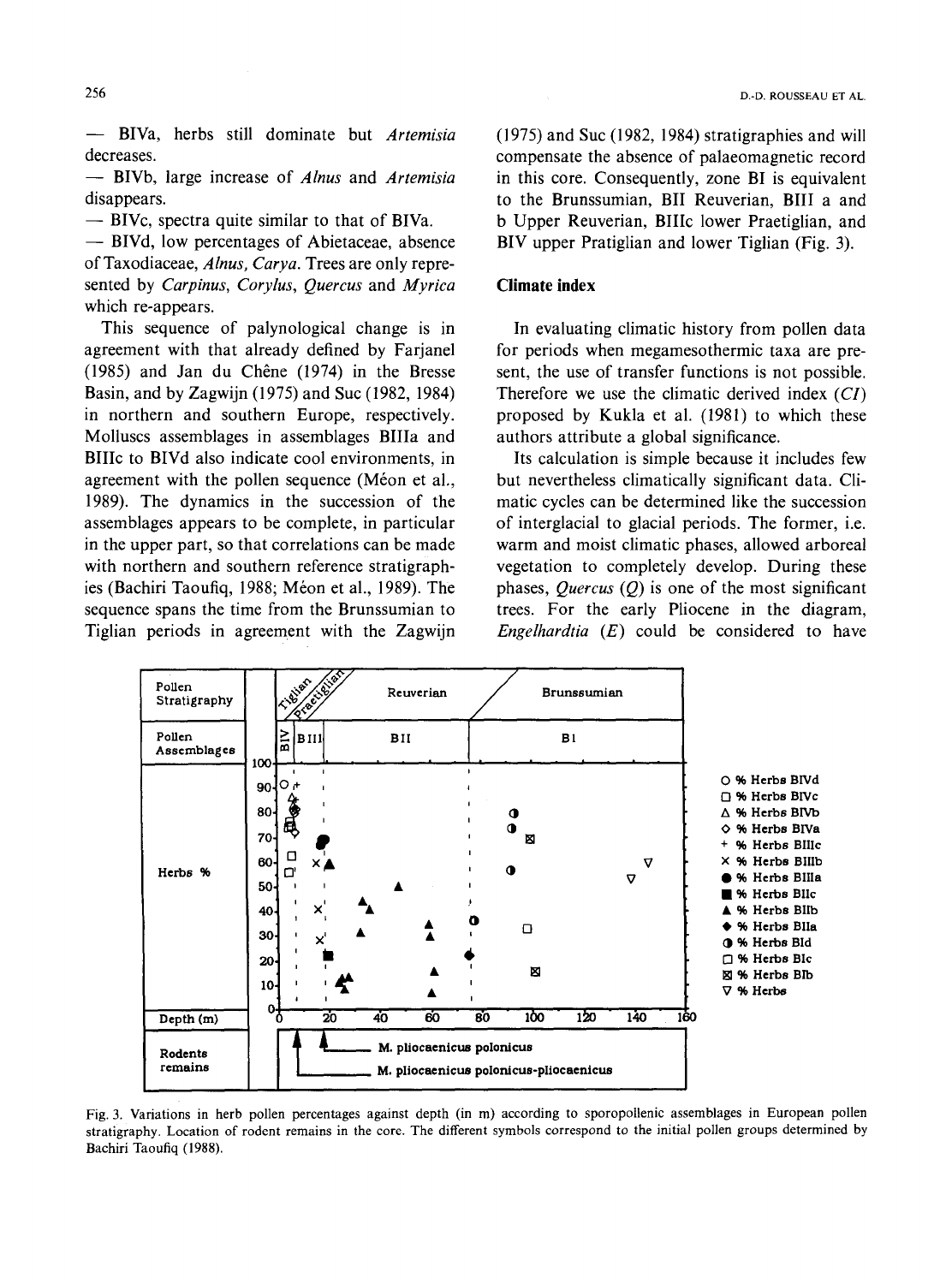played this role. The later phases, in contrast, were extremely long and cold. This resulted in the  $_{100}$ disappearance of forest and its replacement by  $\frac{100}{90}$ steppe vegetation. Thus, herbs characterize these  $\frac{1}{80}$ periods. Finally, the transition between warm to  $\frac{1}{70}$ very cold periods is the domain of the boreal forest<br>which is characterized by *Pinus* (*P*).  $\frac{8}{8}$  =  $\frac{60}{50}$ <br>In the mid northern latitudes, and particularly which is characterized by *Pinus (P). ~ so.* 

In the mid northern latitudes, and particularly  $\frac{1}{2}$  40 in Europe, most of the pollen analyses show that  $30$ changes in the vegetation throughout the Quater- 20 nary roughly corresponded to alternating open <sup>10</sup> environments, mainly with herbs, and forests where *Pinus and Quercus* dominated. This assumption was used to arbitrarily define the coefficient used for the calculation of the index. For the Beaune P  $&$  C core, the Climate Index was calculated as following:  $CI = T + 2P + 4Q + 4E$  with  $T =$ 100-herbs, *P: Pinus, Q: Quercus* and E: *Engelhardtia.* The different coefficients exaggerate the climatic signature of *Pinus* and Quercus, which never exceed 35% and 30% (Fig. 4). *Engelhardtia* may have played the same role as *Quercus* during the Brunssumian age (Lower Pliocene), and we assigned a similar coefficient to this taxon. The  $\sim$  90 variations are bounded by  $0$ . Values approaching  $\qquad \qquad$  80 zero reflect the climatic signal of a glaciation. The  $70^{\circ}$ other extreme is 400, which characterizes warm 60 periods of interglacial character during the late  $\frac{4}{9}$  so Pliocene and the Quaternary (Fig. 5).

Because of correlations between the Bresse pollen records and northern and southern European pollen stratigraphies, and since the limits of each pollen stage are palaeomagnetically dated (Suc and Zagwijn, 1983) the duration of each stratigraphical  $^{100}$ <br>unit is internalated by using a thiskness are notic unit is interpolated by using a thickness-age ratio  $\frac{90}{80}$ controlled by sedimentological and mollusc analy-<br>ses in the Bresse basin (Petit, 1988, Puisségur, 1984) (Fig. 5). Although we recognize the problem<br>of aliasing in the geological record (Pisias and  $\frac{80}{6}$ ses in the Bresse basin (Petit, 1988, Puisségur, 1984) (Fig. 5). Although we recognize the problem  $\frac{2}{3}$   $\frac{8}{50}$ of aliasing in the geological record (Pisias and  $\frac{8}{40}$   $\frac{60}{40}$   $\frac{1}{40}$ Mix, 1988), only the results for the portion 2.2–2.8  $\frac{1}{30}$ myr B.P. are discussed in detail.

## **Results**

By correlation with the precise pollen stratigraphy of western Europe (Suc and Zagwijn, 1983), the Brunssumian, as recorded in the Beaune core, does not provide numerous significant variations if one relies on the above method. The climatic



Fig. 4. Variations in total arboreal, *Pinus, Quercus* and *Engelhardtia* pollen percentages at the P & C Beaune core plotted against depth (in m).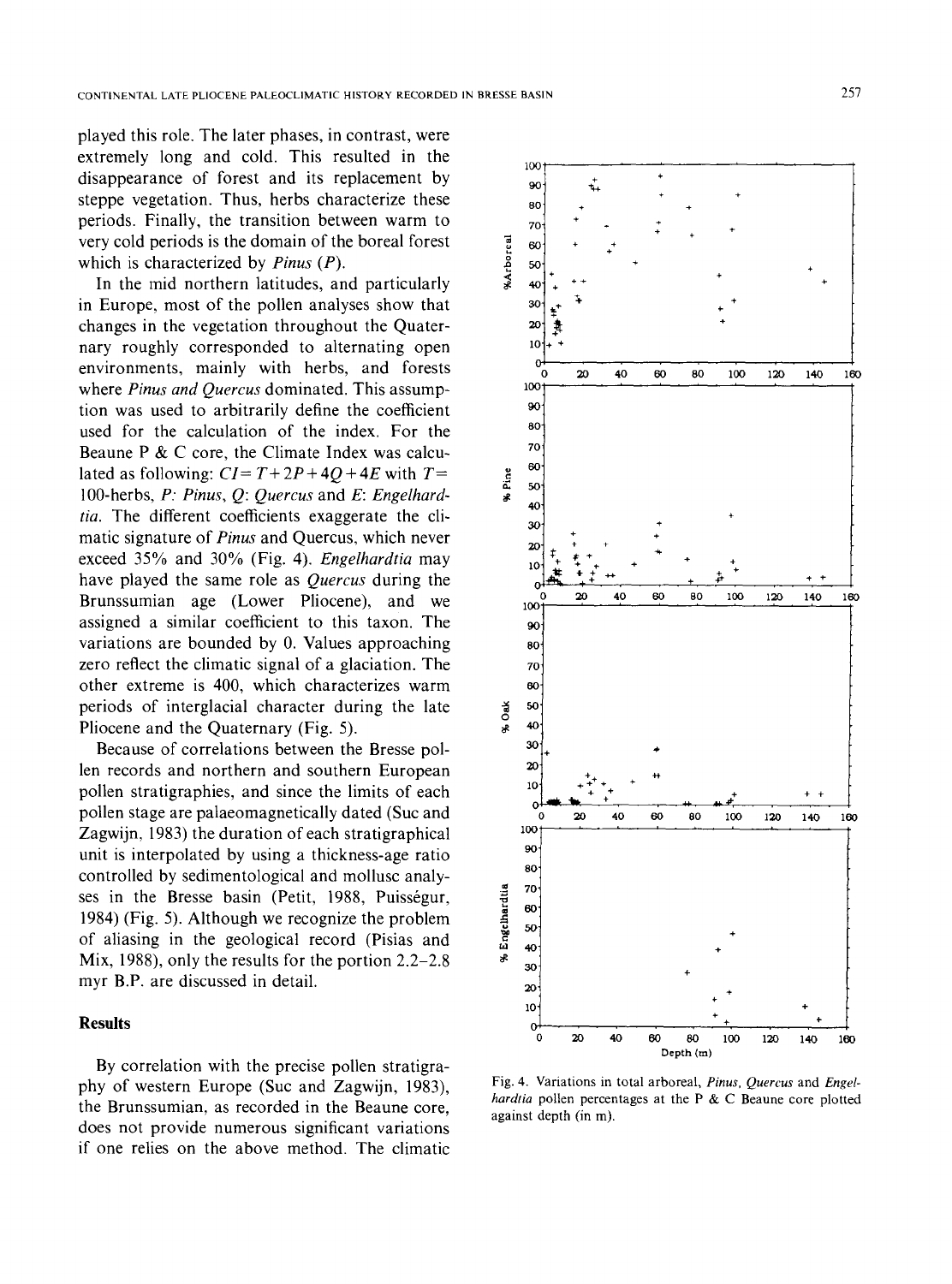

Fig. 5. Variations in Climatic derived Index *(CI)* at the P & C Core plotted against time and depth. Because of the poor preservation in the lower part of the core, the different calibrated levels were not joined up. The biostratigraphic scale is based on correlations between rodents and palynostratigraphy (after Chaline and Farjanel, 1990; Mein, 1990). *M. plio. plio. =Mimomys pliocaenicus pliocaenicus; M. plio. pol. = Mimomys pliocaenicus polonicus; M. occ. hajn. = Mimomys occitanus hajnackensis M. occ. occ. = Mimomys occitanus occitanus; M. occ. day. = Mimornys occitanus davakosi; Pro. insul. = Promimomys insuliferus.* 

signal, which is incomplete due to difficulties in sampling cannot be reconstructed more precisely up to the Reuverian (Upper Pliocene). Then the signal is not a linear one but it indicates three minima, with stronger cooling corresponding to younger intervals (Fig. 5). The maximum of cooling is indicated by the extensive development of the steppe formation, in which *Artemisia* is dominant. This record is important because it indicates the first development (Farjanel, 1984; Méon et al., 1989) of steppe vegetation during the Praetiglian in the Bresse Basin in agreement with north-European and Mediterranean data (Suc and Zagwijn, 1983). This cool event occurred throughout mid-low latitudes in Europe.

From pollen stratigraphy, Zagwijn (1992) concluded that the early Quaternary was initiated by a cold event which allowed steppe to develop over large parts of southern Europe. This cold episode, named the Praetiglian, is characterized in the Bresse area by the lack of thermophilous trees, the persistence of *Pinus, Betula* and *Alnus* and the high dominance of herbs, especially *Artemisia.* In the northwestern Mediterranean region, this episode is reflected by a pollen assemblage which indicates a diminishing amount of tree pollen and increasing percentages of Compositae, mainly of *Artemisia.*  This cold episode is dated at 2.4-2.1 myr B.P., and began after the Gauss/Matuyama boundary (Combourieu-Nebout,! 1987). This episode, according to Suc and Zagwijn (1983), and Zagwijn and Suc (1984), represents the earliest phase of a cold steppe formation in central and western Europe. This is corroborated by the first appearance of ground-squirrel *(Citellus polonicus)* and lemmings *(Synaptomys europaeus)* as well as by the develop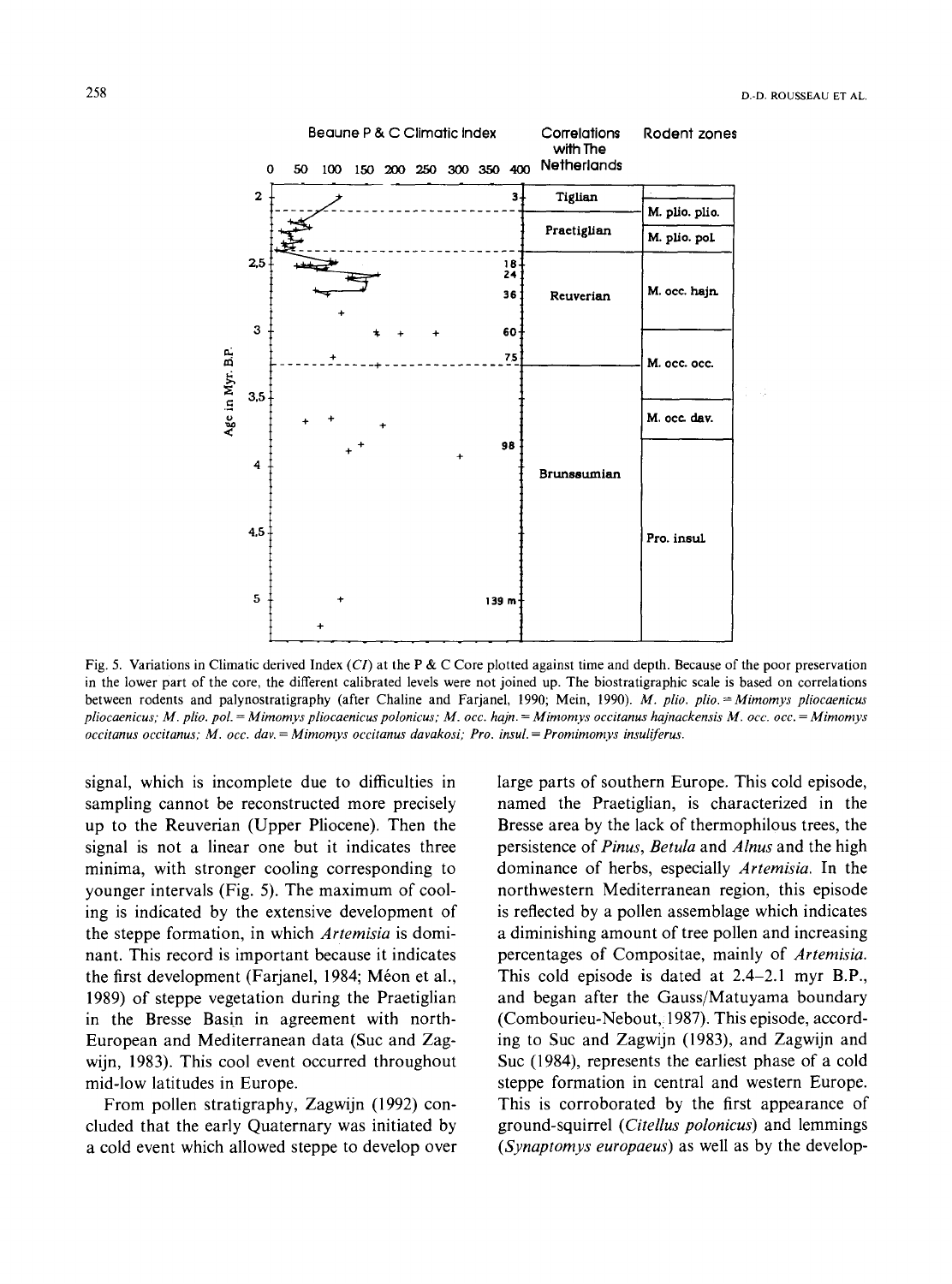ment of vole lineages in Rebielice (Poland) (Chaline, 1973).

What does the Beaune core record (Fig. 5)? The lower part is not very informative because of the badly preserved fossils in the calcareous sediments. Two cold minima seem to occur at around 5.2 and 3.6 m.y. However, such an interpretation could be temperated for the first pollen spectra. Indeed they are rich in Amaranthaceae-Chenopodiaceae (more than 30%) which could correspond to an edaphic change resulting in littoral vegetation when the lowermost Pliocene marine transgression reached the Lyon area, which is 140 km south of Beaune. The intensity of this change is not important compared to the well known Late Pliocene and Quaternary glacial stages. A warm interval is distinguished by high percentages of *Engelhardtia* at about 3.9 m.y., which indicates forest development in warm and moist conditions.

A thermal maximum, in the lower Reuverian, at around 3 myr B.P., corresponds to high values of *Ouercus,* and low values of herbs. Tree pollen exceeds 90%, 30.5% for *Pinus.* After this warm climate optimum, the signal indicates changes in the climatic trend. Three minima are clearly defined at about 2.7, 2.5 and 2.4 myr B.P. respectively, with an increasing intensity at younger ages. These minima correspond to a decrease of arboreal pollen, as low as 9.5% in the coldest event correlative with the occurrence of *Artemisia* (Fig. 5).

## **Discussion**

Is this continental record consistent with other ones on the globe? Indeed similar events in the other parts of the world agree with the main cold event at about 2.4 myr B.P. In North China, the Gauss/Matuyama boundary corresponds to the transition from a coniferous and broad-leaved mixed forest to steppe vegetation (Li and Wang, 1983). The pollen study from the Yanqing basin provides a similar result (Qian et al., 1983). Kukla's (1987) study of magnetic susceptibility of loess sequences in Central China also recognized this event which corresponds to the onset of the loess sedimentation on the loess plateau. In Africa, Durand (in Lang et al., 1990) recognizes this event as the onset of aeolian sedimentation in the Lake

Tchad area, in agreement with pollen analyses from East Africa (Bonnefille, 1983; Bonnefille and Vincens, 1985). In Israel, Horowitz (1989) points to a major shift in pollen assemblages at 2.4 myr corresponding to lower temperatures and higher rainfall. In North and South America, this limit also corresponds to changes in the vegetation as revealed by pollen analyses in Tule Lake, California (Adam et al., 1989), and in the Bogota-Funza cores, Columbia (Hooghiemstra, 1989).

In addition to these findings in continental records, marine sediments provide data concerning this particular 2.4 myr B.P. event. The first important development of *Artemisia* occurred during the Praetiglian in the Crotone series (Combourieu-Nebout, 1990; Combourieu-Nebout and Vergnaud Grazzini, 1991). Data from several cores indicate that a strong cooling occurred at that time. DSDP sites 552 (Zimmerman et al., 1985), 606-609 (Ruddiman et al., 1987b) in the North Atlantic, 657-668 (Ruddiman et al., 1989) in the Eastern Tropical Atlantic, 522 and 523 (Weissert et al., 1984) in the South Atlantic, 576 and 578 (Janecek, 1985) in the Pacific Ocean, ODP sites 642-644 in the Norwegian Sea (Thiede et al., 1989) and 653 in the Tyrrhenian Sea (Rio et al., 1990), indicate that the onset of major ice build-up in the Northern Hemisphere took place at this time. This shift was characterized by a large change in the  $\delta^{18}$ O and  $\delta^{13}$ C values which occurs after the Gauss/Matuyama boundary dated at 2.47 myr B.P. A shift in the mode of eolian deposition from the Asian monsoon, determined from ODP site 721 and 722 in the Arabian Sea (deMonacal et al., 1991) may also associated with this event. Moreover in Atlantic as well as in Mediterranean sequences, the different isotopic curves show the occurrence of several minor peaks, like those of the Beaune P & C record, which correspond in the latter record to climatic pulses. These events indicate a progressive intensity of cooling from early to late Pliocene times. Moreover, recent pollen investigations of the Semaforo series in Italy (Combourieu-Nebout, 1990; Combourieu-Nebout and Vergnaud Grazzini, 1991) show that since 2.47 myr B.P., the vegetation changes clearly record real interglacialglacial cycles that confirm once more that the climatic events occurring around 2.4 myr B.P. are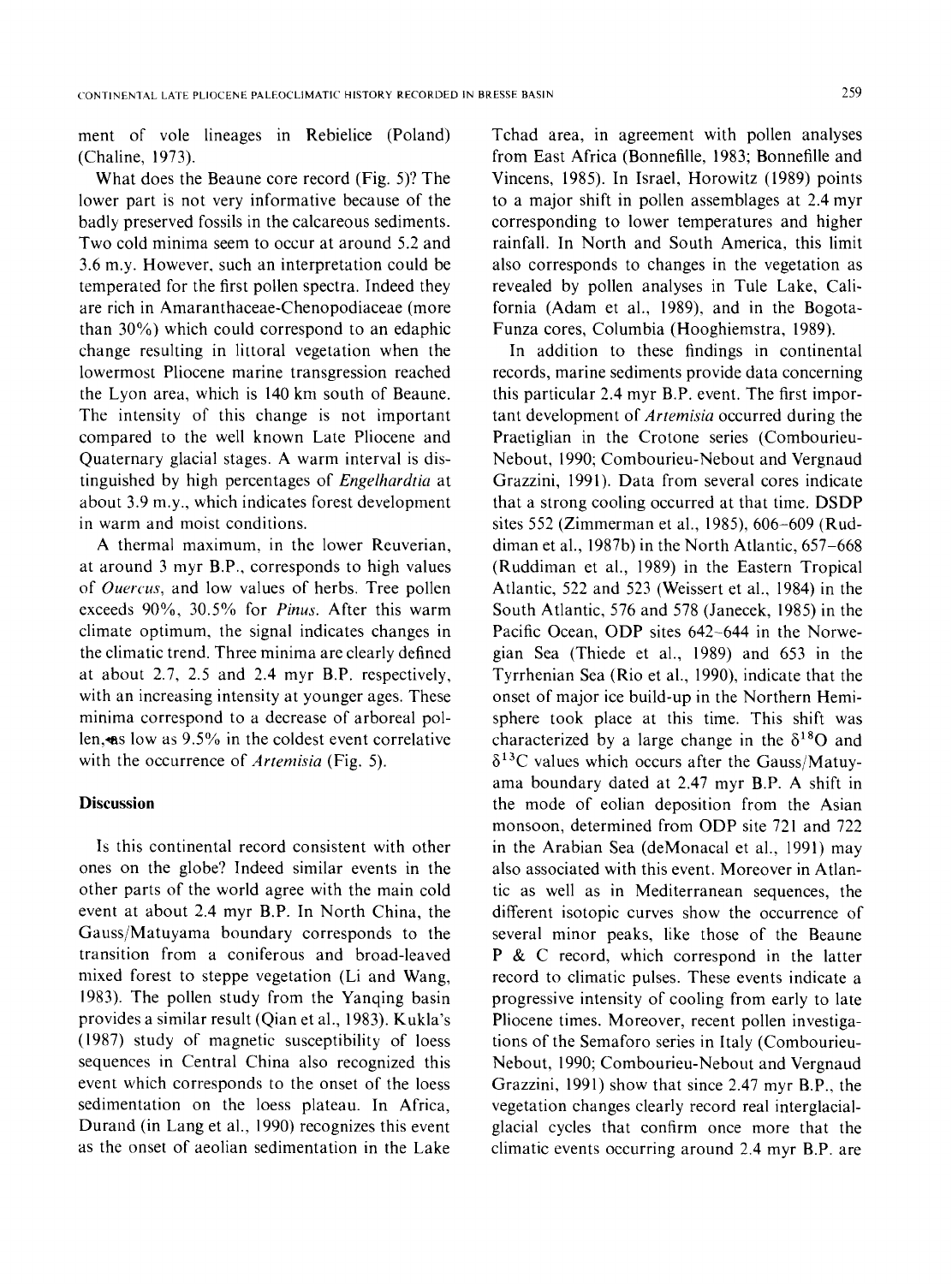well recorded in both marine and continental sediments. However, Jansen and Sjoholm (1991) found that glaciers were large enough to reach the sea level of the Norwegian Sea since already 5.5 myr B.P.

# **Conclusion**

Several cooling events in the Beaune P&C core, of varying magnitude recognized between 3.2 and 2.1 myr B.P., are in agreement with marine, (Atlantic an Pacific Oceans, Mediterranean and Arabian), and continental records. Because they were defined in completely different ways and in different contexts, the correspondence between all these records implies their global value and indicate that the climatic changes may have occurred almost simultaneously in continental and marine environments. This global value thus supports Zagwijn's proposal for the definition of the Neogene-Quaternary boundary at 2.4 myr B.P., as claimed also by Chinese Quaternary stratigraphers, and could recommend a revision of the IUGS (International Union of Geological Sciences) official Pliocene-Pleistocene boundary at 1.66 myr B.P. (27th International Geological Congress Moscow, 1984).

## **Acknowledgments**

We thank D. Peteet, G. Kukla, W.F. Ruddiman, J.P. Suc, W.H. Zagwijn, P. De Deckker, two anonymous reviewers and J. Chaline for their reviews and comments on draft versions of the manuscript. Special thanks to N. Combourieu-Nebout for unpublished data, D. Peteet, J.P. Suc and W.H. Zagwijn for carefully reviewing the palynological interpretation.

#### **References**

- Adam, D. P., Sarna-Wojcicki, A. M., Rieck, H. J., Bradbury, J. P., Dean, W. E. and Forester, R, M., 1989. Tulelake, California: The last 3 million years. Palaeogeogr,, Palaeoclimatol., Palaeoecol., 72: 89-103.
- Bachiri Taoufiq, N., 1988. Etude palynologique dans le Néogène et le Pléistocène inférieur de Bresse, France (sondage P et C de Beaune, C6te d'Or). Thesis. Univ. Lyon 1, 120 pp. (unpublished).

Bonnefille, R., 1983. Evidence for a cooler and drier climate

in the Ethiopian uplands towards 2.5 Myr ago. Nature, 303: 487-491.

- Bonnefille, R. and Vincens, A., 1985. Apport de la palynologie à l'environnement des Hominidés d'Afrique orientale. In: L'environnement des Hominidés au Plio-Pléistocène. Masson, Paris, pp. 237-278.
- Bonvalot, J., Campy, M., Cavelier, C., Chaline, J., Clair, A., Courel, L., Farjanel, G., Fleury, R., Montjuvent, G., Puisségur, J. J. and Rat, P., 1984. Tableaux stratigraphiques proposés pour le Plio-Pléistocène bressan. Géol. Fr, 3: 309-314.
- Chaline, J., 1973. Biostratigraphy and climatic fluctuations in the Quaternary on the basis of the rodent fauna. Acta Zool. Cracov., 18: 141-166.
- Chaline, J., 1984. La séquence des rongeurs de Bresse, en tant que référence biostratigraphique et paléoclimatique. Géolo. Fr., 3: 251-268.
- Chaline, J. and Farjanel, G., 1990. Plio-Pléistocène rodent biostratigraphy and palynology of the Bresse Basin, France and correlations within western Europe. Boreas, 19: 69-80.
- Combourieu-Nebout, N., 1987. Place de la première glaciation boréale vis-à-vis de la limite Plio-Pléistocène en Méditerranée. Analyse du Pliocène de Semaforo (Crotone, Italie). C. R. Acad. Sci. Paris, 304, ser, II: 533-538.
- Combourieu-Nebout, N., 1990. Les cycles glaciaireinterglaciaire en région méditerranéenne de  $-2.4$  à  $-1.1$ Ma: analyse pollinique de la série de Cotone (Italie méridionale). Paléobiol. Cont. 17, 35-59.
- Combourieu-Nebout, N. and Vergnaud Grazzini, C., 1991. Late Pliocene Northern Hemisphere glaciations: The continental and marine responses in the Central Mediterranean. Qua. Sci. Rev. I0: 319-334.
- DeMenocal, P., Bloemendal, J. and King. J., 1991. A rockmagnetic record of monsoonal dust deposition to the Arabian sea: evidence for a shift in the mode of deposition at 2.4 Ma. *In:* W. L. Prell, N. Niitsuma *et al.,* Proc. ODP, Sci. Res. 117: 389-407.
- Farjanel, G., 1984. Le Pliocène supérieur et le Pléistocène inférieur du Fossé bressan. Apport de la palynologie. Géol. Fr. 3: 269-280.
- Farjanel, G., 1985. La flore et le climat du Néogène et du Pléistocène de Bresse (France) d'après l'analyse pollinique. Implications chronostratigraphiques. Doc. BRGM, 97: 1-202.
- Hooghmiemstra, H., 1989. Quaternary and upper-Pliocene glaciations and forest development in the tropical Andes: evidence from a long high-resolution pollen record from the sedimentary basin of Bogotá, Colombia. Palaeogeogr. Palaeoclimatol. Palaeoecol., 72: 11-26.
- Horowitz, A, 1989. Continuous pollen diagrams for the last 3.5 M.Y. from Israel: vegetation, climate and correlation with the oxygen isotope record. Palaeogeogr. Palaeoclimatol. Palaeoecol. 72: 63-78.
- Jan du Chêne, R, 1974. Etude palynologique du Néogène et du Pléistocène inférieur de Bresse (France). Bull. B. R. G. M., 2ème série, 4: 209-235.
- Janecek, T. R., 1985. Eolian sedimentation in the northwest Pacific Ocean: a preliminary examination of the data from Deep Sea Drilling Project sites 576 and 548. *In:* G. R. Heath, L. H. Burckle *et al.,* Init. Rep. DSDP, 86: 589-603.